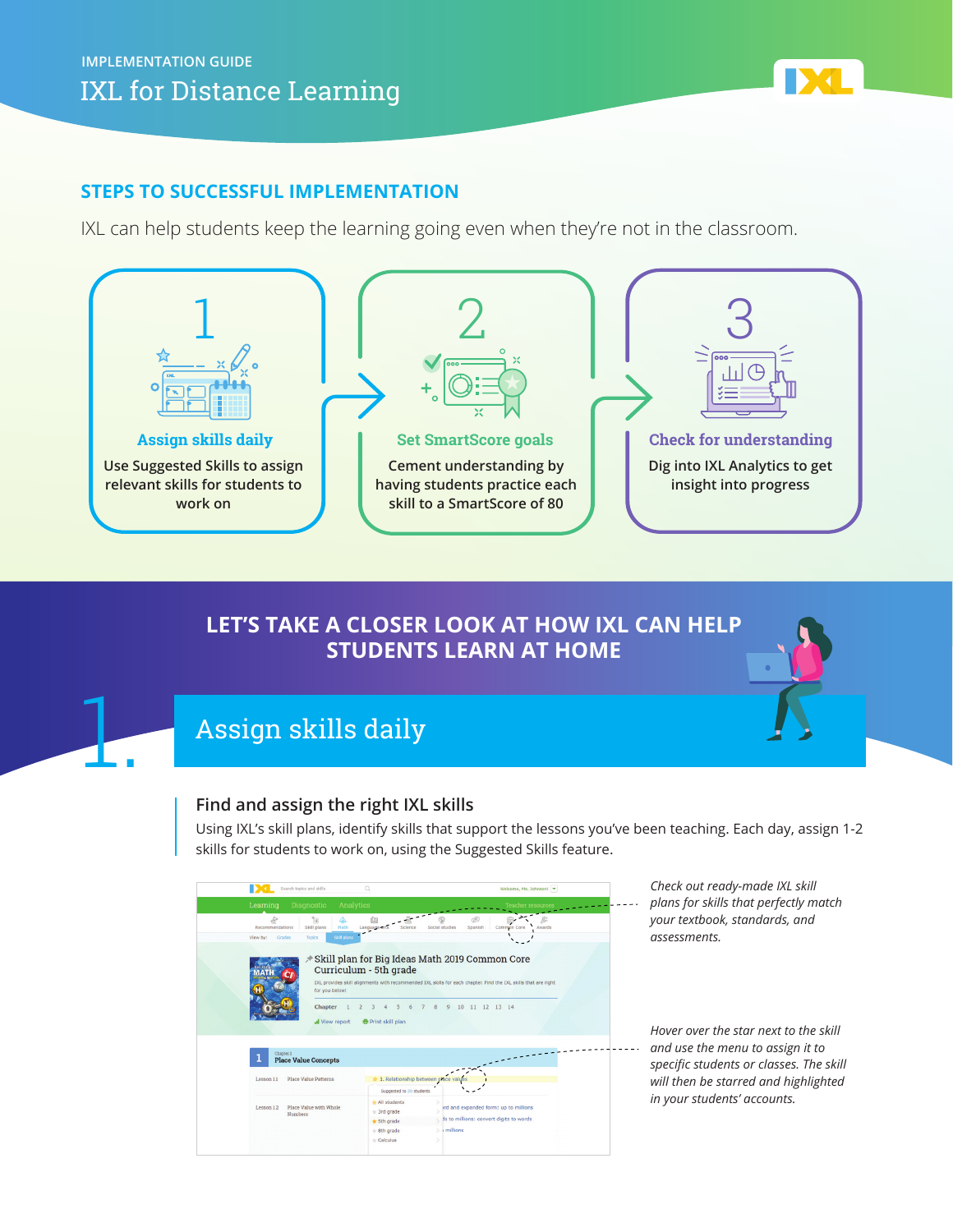

# Set SmartScore goals

For each IXL skill, ask students to reach a SmartScore of 80 (proficiency) to cement their understanding of the concept. If students achieve proficiency and are ready for a challenge, have them strive for mastery (SmartScore of 100).

Remember that every IXL skill is adaptive, and will guide students from simpler tasks to more complex problems.



#### ★ BONUS ★

#### **Provide additional learning opportunities**

If students have finished their assignments and need additional ways to extend their learning, encourage them to work on skills from their personalized Recommendations Wall!

Students can choose any skill that appeals to them, and you can rest assured that each skill is at the right level and will help them grow.